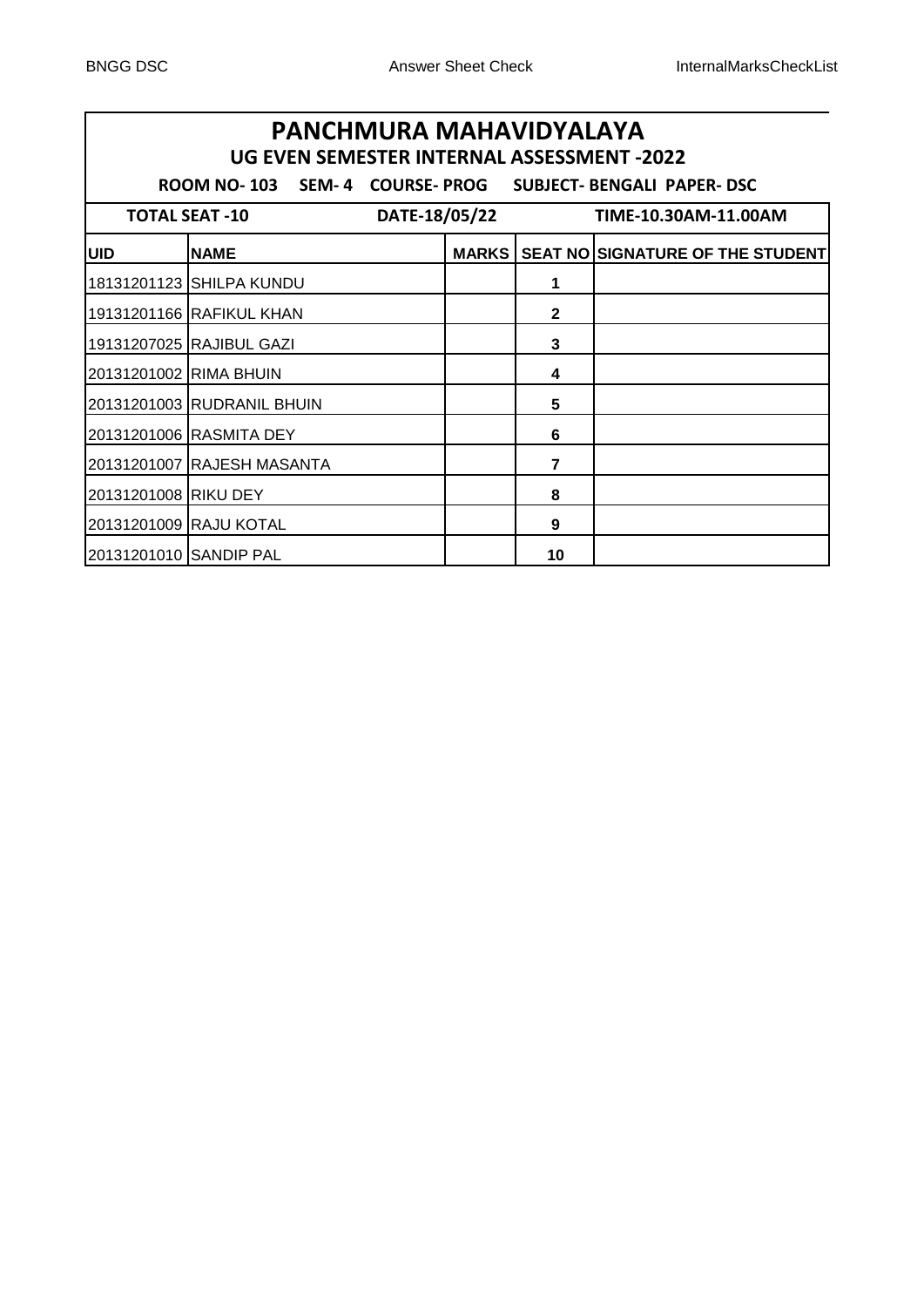# **UID NAME MARKS SEAT NO SIGNATURE OF THE STUDENT** PRIYANKA SEN **1** PRASANTA ROY **2** PRITI DUTTA **3** PRIYA DEY **4** RIYA DAS **5** PIU MANDAL **6** SAMAPTI DANDAPAT **7** PUJA MAJHI **8** RIYA MASANTA **9** SAMIR BAURI **10** 20131201030 RAKHI DHAK **11** 11 PRITAM DEY **12** RAHUL MAL **13** PIU CHOWDHURY **14** SAMPA KAPRI **15** CHUMKI SANNIGRAHI **16** SAJANITA MURMU **17** PAYEL DULEY **18** PUJA PAL **19** RAHUL DANGAR **20** RAHUL SHIT **21** RANJAN BESRA **22** PUJA DE **23** RAHUL KALINDI **24** RUDRAPRASAD MISRA **25** PARNA CHAKRABORTY **26** SAIFUDDIN KHAN **27** PARDIP DULEY **28** PUJA MASANTA **29** SOUMEN MURMU **30 PANCHMURA MAHAVIDYALAYA UG EVEN SEMESTER INTERNAL ASSESSMENT -2022 ROOM NO- 104 SEM- 4 COURSE- PROG SUBJECT- BENGALI PAPER- DSC TOTAL SEAT -41 DATE-18/05/22 TIME-10.30AM-11.00AM**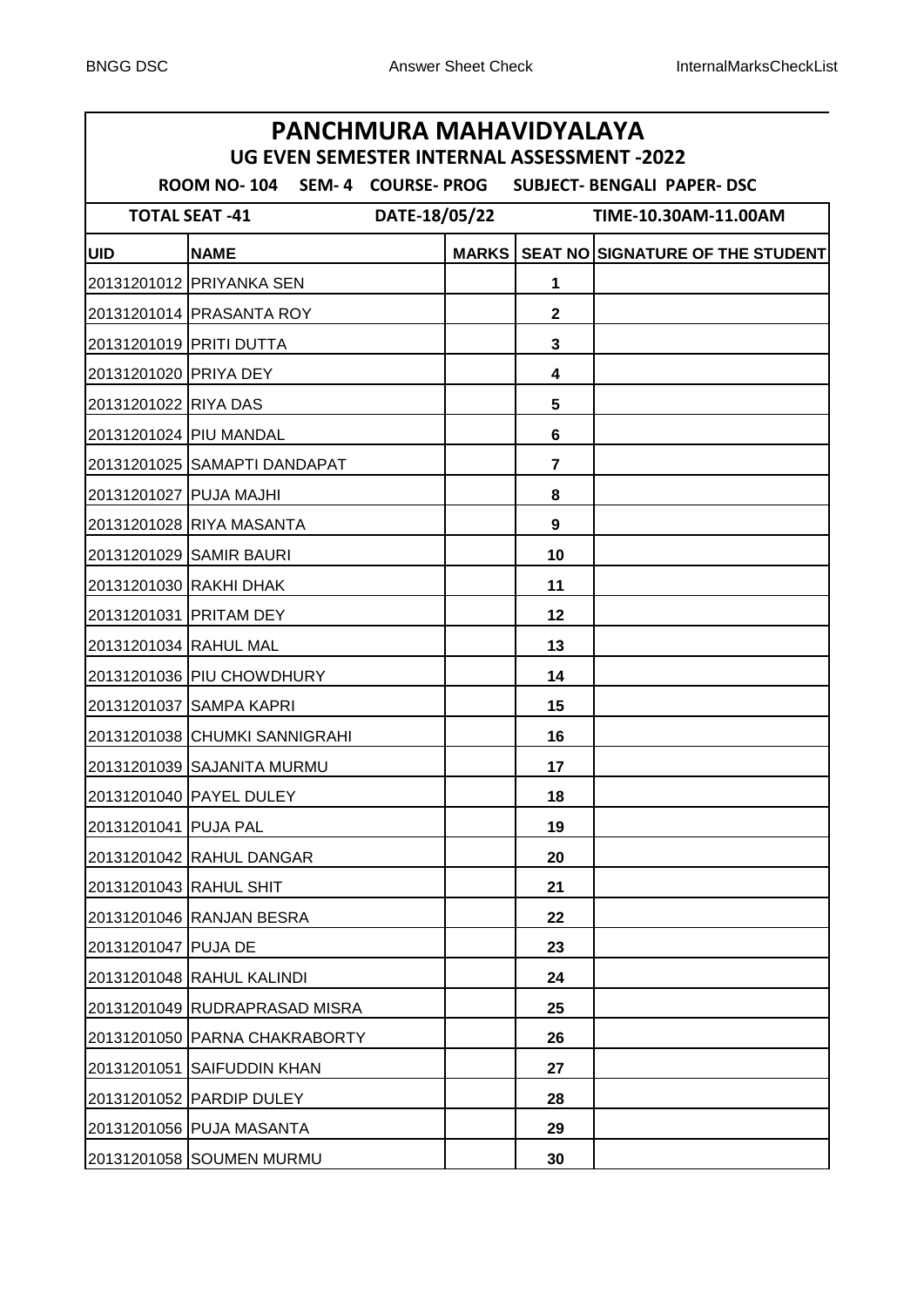# **UID NAME MARKS SEAT NO SIGNATURE OF THE STUDENT** SANTOSI RAKSHIT **31** SOUMEN DEY **32** RIKTA ROY **33** SUBHAM MAJI **34** SOUMEN GHOSH **35** SUBHASRI SANNIGRAHI **36** SOURAV SAMANTA **37** SRABANI SAREN **38** SANTU DE **39** SUDIP MONDAL **40** SUMAN PAL **41 PANCHMURA MAHAVIDYALAYA UG EVEN SEMESTER INTERNAL ASSESSMENT -2022 ROOM NO- 104 SEM- 4 COURSE- PROG SUBJECT- BENGALI PAPER- DSC TOTAL SEAT -41 DATE-18/05/22 TIME-10.30AM-11.00AM**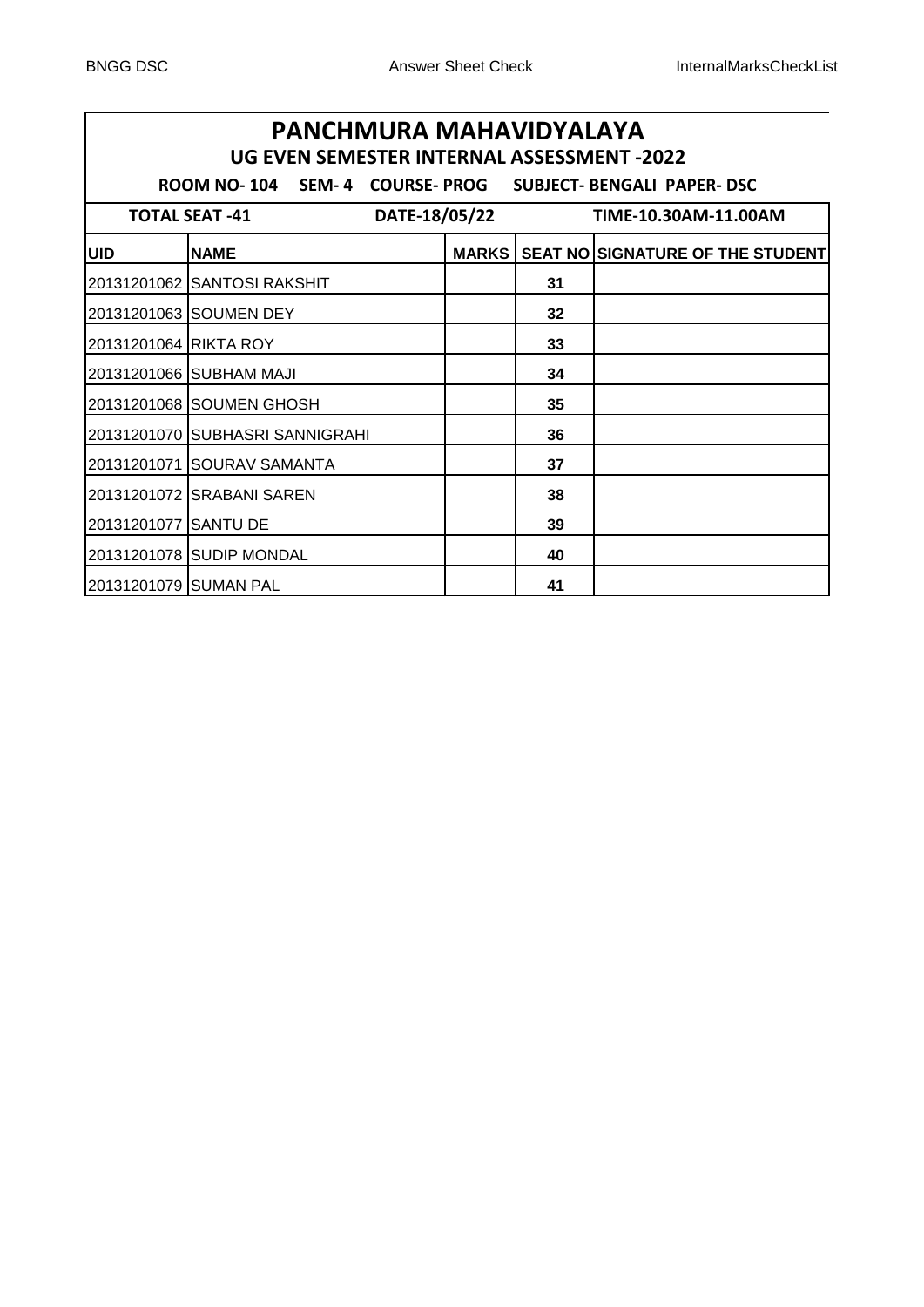# **UID NAME MARKS SEAT NO SIGNATURE OF THE STUDENT** SUBHADIP MAJI **1** SUMANTA GHOSH **2** SHIBNATH LOHAR **3** SATHI KOLEY **4** SOMAKSHI SAREN **5** SUCHITRA MANDI **6** SOURAV DEY **7** SUMANA ACHARYA **8** SUNANDA ROY **9** SOURAV PATRA **10** 20131201092 SOURAV PAL **11** 11 SUKUMONI SAREN **12** SANTANA MAJHI **13** SUMANA KALINDI **14** RIMA BARIK **15** TANUSRI PATI **16** TUFAN MAJI **17** SUSMITA PATRA **18** ANITA ROY **19** SUSMITA PAL **20** CHAYAN SINGHA MAHAPATRA **21** UTTAM GARAI **22** NITAI DHIBAR **23** JAYEDA KHATUN **24** AJOY DAS **25** AJOY LOHAR **26** ANKITA GUIN **27** ANJALI HEMBRAM **28** BIKASH MAL **29** ATANU MANDAL **30 PANCHMURA MAHAVIDYALAYA UG EVEN SEMESTER INTERNAL ASSESSMENT -2022 ROOM NO- 105 SEM- 4 COURSE- PROG SUBJECT- BENGALI PAPER- DSC TOTAL SEAT -40 DATE-18/05/22 TIME-10.30AM-11.00AM**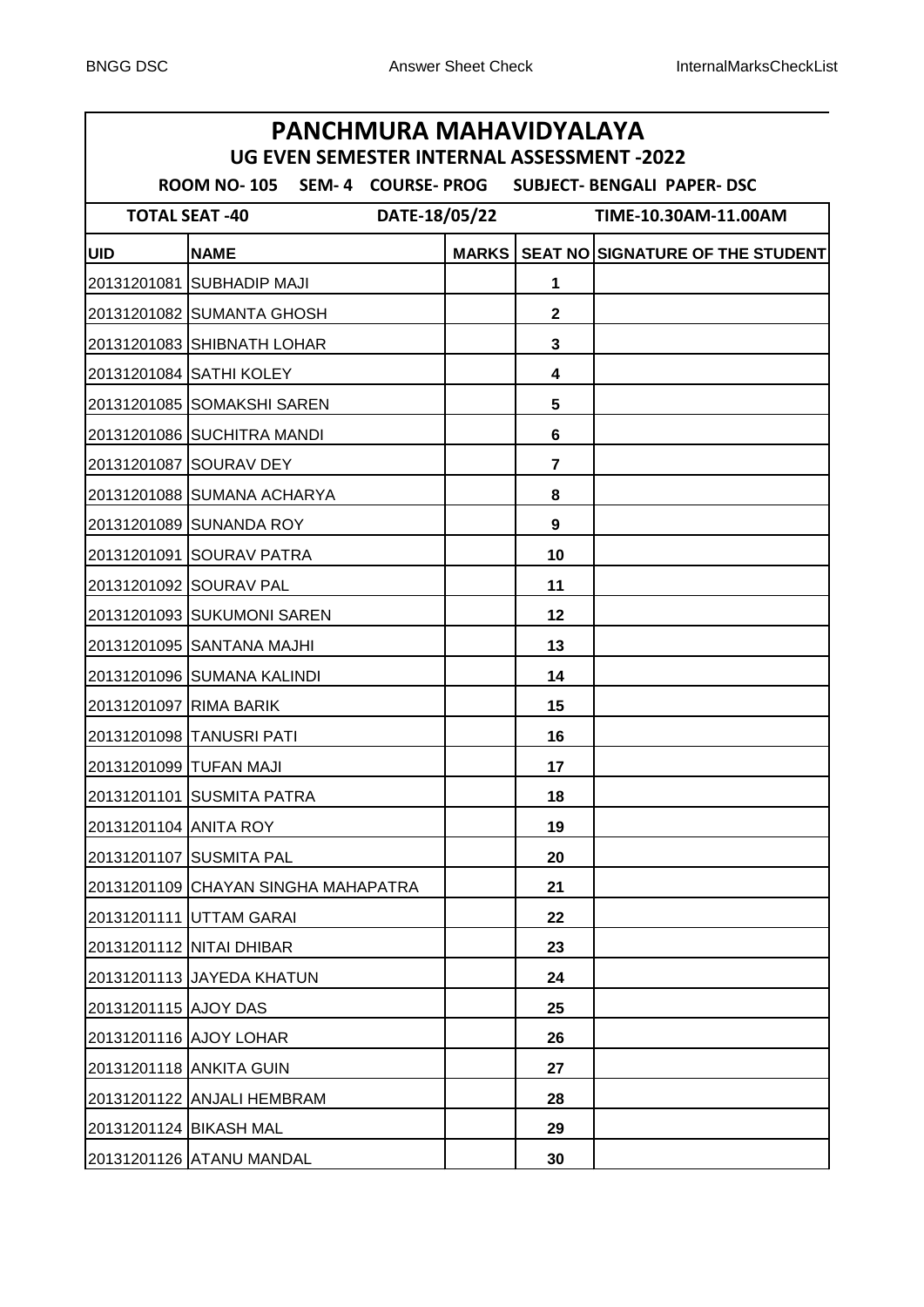| PANCHMURA MAHAVIDYALAYA<br>UG EVEN SEMESTER INTERNAL ASSESSMENT - 2022 |                                                                        |              |    |                                         |  |  |  |
|------------------------------------------------------------------------|------------------------------------------------------------------------|--------------|----|-----------------------------------------|--|--|--|
|                                                                        | SEM-4 COURSE-PROG<br><b>ROOM NO-105</b><br>SUBJECT- BENGALI PAPER- DSC |              |    |                                         |  |  |  |
|                                                                        | DATE-18/05/22<br><b>TOTAL SEAT -40</b>                                 |              |    | TIME-10.30AM-11.00AM                    |  |  |  |
| <b>UID</b>                                                             | <b>NAME</b>                                                            | <b>MARKS</b> |    | <b>SEAT NO SIGNATURE OF THE STUDENT</b> |  |  |  |
|                                                                        | 20131201128 ANIRBAN GHOSH                                              |              | 31 |                                         |  |  |  |
|                                                                        | 20131201134 ASHIS MALLA                                                |              | 32 |                                         |  |  |  |
|                                                                        |                                                                        |              | 33 |                                         |  |  |  |
|                                                                        | 20131201137 BELMONI MURMU                                              |              | 34 |                                         |  |  |  |
| 20131201138 ASIM DULEY                                                 |                                                                        |              | 35 |                                         |  |  |  |
|                                                                        | 20131201139 AVIJIT MAJHI                                               |              | 36 |                                         |  |  |  |
|                                                                        | 20131201141 SUMANA BISWAS                                              |              | 37 |                                         |  |  |  |
|                                                                        | 20131201142 BARNALI LAYEK                                              |              | 38 |                                         |  |  |  |
|                                                                        | 20131201143 BARSHA BHATTACHRJEE                                        |              | 39 |                                         |  |  |  |
|                                                                        | 20131201144 RACHANA GOSWAMI                                            |              | 40 |                                         |  |  |  |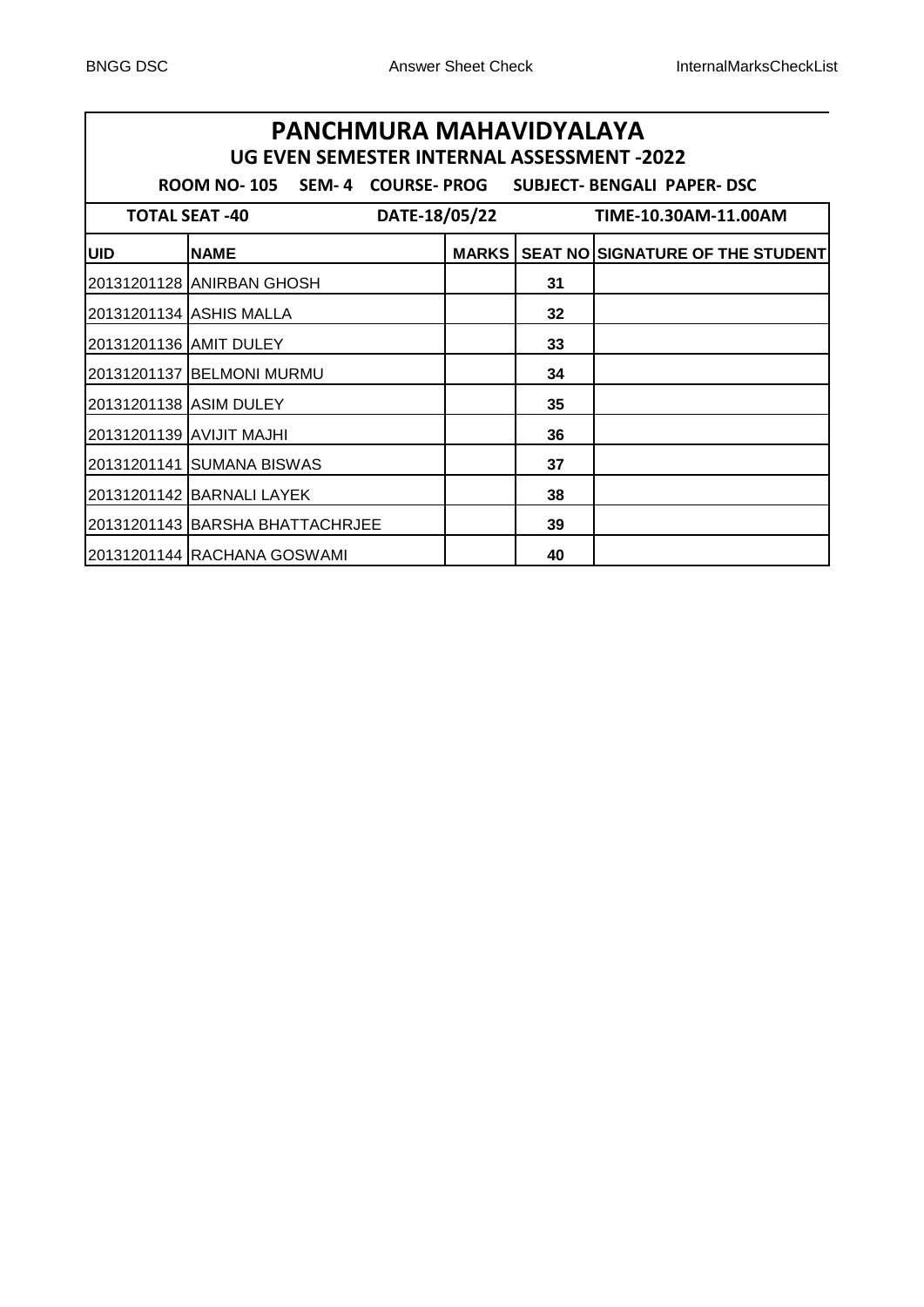# **UID NAME MARKS SEAT NO SIGNATURE OF THE STUDENT** AMIT GHOSH **1** BAPAN MANDAL **2** ANANDA GARAI **3** ATANU MAJHI **4** BARSHA NAYAK **5** BEAUTY DEY **6** ABIR KARMAKAR **7** TAPAS GARAI **8** JOHUR ALI KHAN **9** MITHU GARAI **10** MANOJ GHOSH **11** JAYANTA LOHAR **12** MOUMITA SINGHA MAHAPATRA **13** DURGA GHOSH **14** JAHIR KHAN **15** LAKSHMIMONI SAREN **16** MUNMUN DUTTA **17** SUMAN DUTTA **18** ANIRBAN BISWAS **19** JAMUNA MANDI **20** DURGA MONI MURMU **21** BISWAJIT MURMU **22** ESITA CHAKRABORTY **23** MANGAL DULEY **24** DIP KUMAR GUIN **25** MANTU BANERJEE **26** DEBANJIT HANSDA **27** CHAINA DULEY **28** KAILASH MALAKAR **29** MRINMOY PAL **30 PANCHMURA MAHAVIDYALAYA UG EVEN SEMESTER INTERNAL ASSESSMENT -2022 ROOM NO- 204 SEM- 4 COURSE- PROG SUBJECT- BENGALI PAPER- DSC TOTAL SEAT -40 DATE-18/05/22 TIME-10.30AM-11.00AM**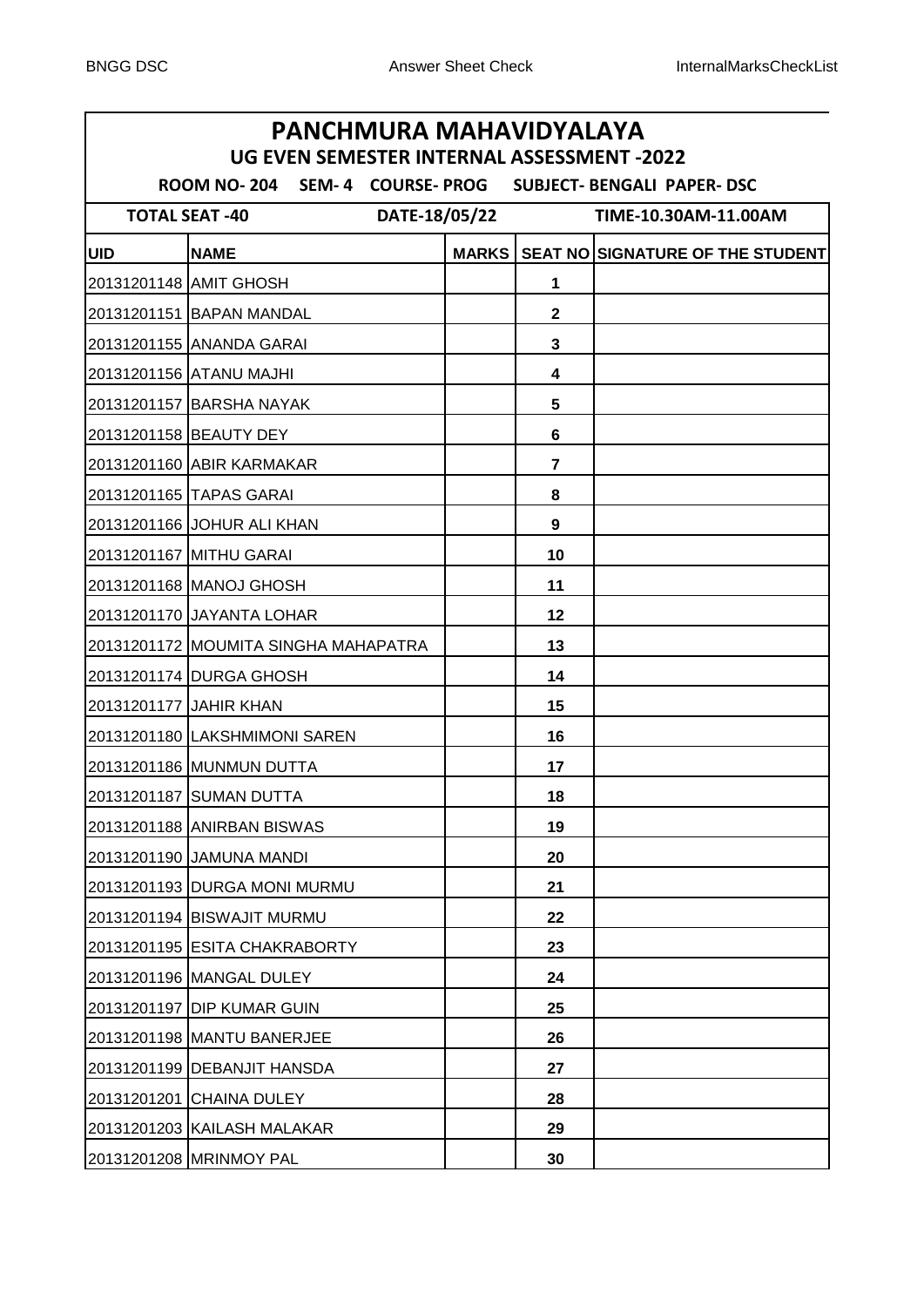| PANCHMURA MAHAVIDYALAYA<br>UG EVEN SEMESTER INTERNAL ASSESSMENT -2022 |                                                                       |               |              |                      |                                         |  |
|-----------------------------------------------------------------------|-----------------------------------------------------------------------|---------------|--------------|----------------------|-----------------------------------------|--|
|                                                                       | SEM- 4 COURSE-PROG SUBJECT- BENGALI PAPER- DSC<br><b>ROOM NO- 204</b> |               |              |                      |                                         |  |
|                                                                       | <b>TOTAL SEAT -40</b>                                                 | DATE-18/05/22 |              | TIME-10.30AM-11.00AM |                                         |  |
| <b>UID</b>                                                            | <b>NAME</b>                                                           |               | <b>MARKS</b> |                      | <b>SEAT NO SIGNATURE OF THE STUDENT</b> |  |
|                                                                       | 20131201210 CHAMPA KUNDU                                              |               |              | 31                   |                                         |  |
|                                                                       | 20131201211  BUDDHADEB LOHAR                                          |               |              | 32                   |                                         |  |
|                                                                       | 20131201212   LAKSHMI SARDAR                                          |               |              | 33                   |                                         |  |
|                                                                       | 20131201214 JHUMPA BARIK                                              |               |              | 34                   |                                         |  |
| 20131201215 MOU PAL                                                   |                                                                       |               |              | 35                   |                                         |  |
|                                                                       | 20131201216 MANJU MANDI                                               |               |              | 36                   |                                         |  |
| 20131201217 MOU ROY                                                   |                                                                       |               |              | 37                   |                                         |  |
|                                                                       | 20131201221 DHANANJOY MALLA                                           |               |              | 38                   |                                         |  |
|                                                                       | 20131201224 BUBAI GORAI                                               |               |              | 39                   |                                         |  |
|                                                                       | 20131201226 INDRANI SINGHA MAHAPATRA                                  |               |              | 40                   |                                         |  |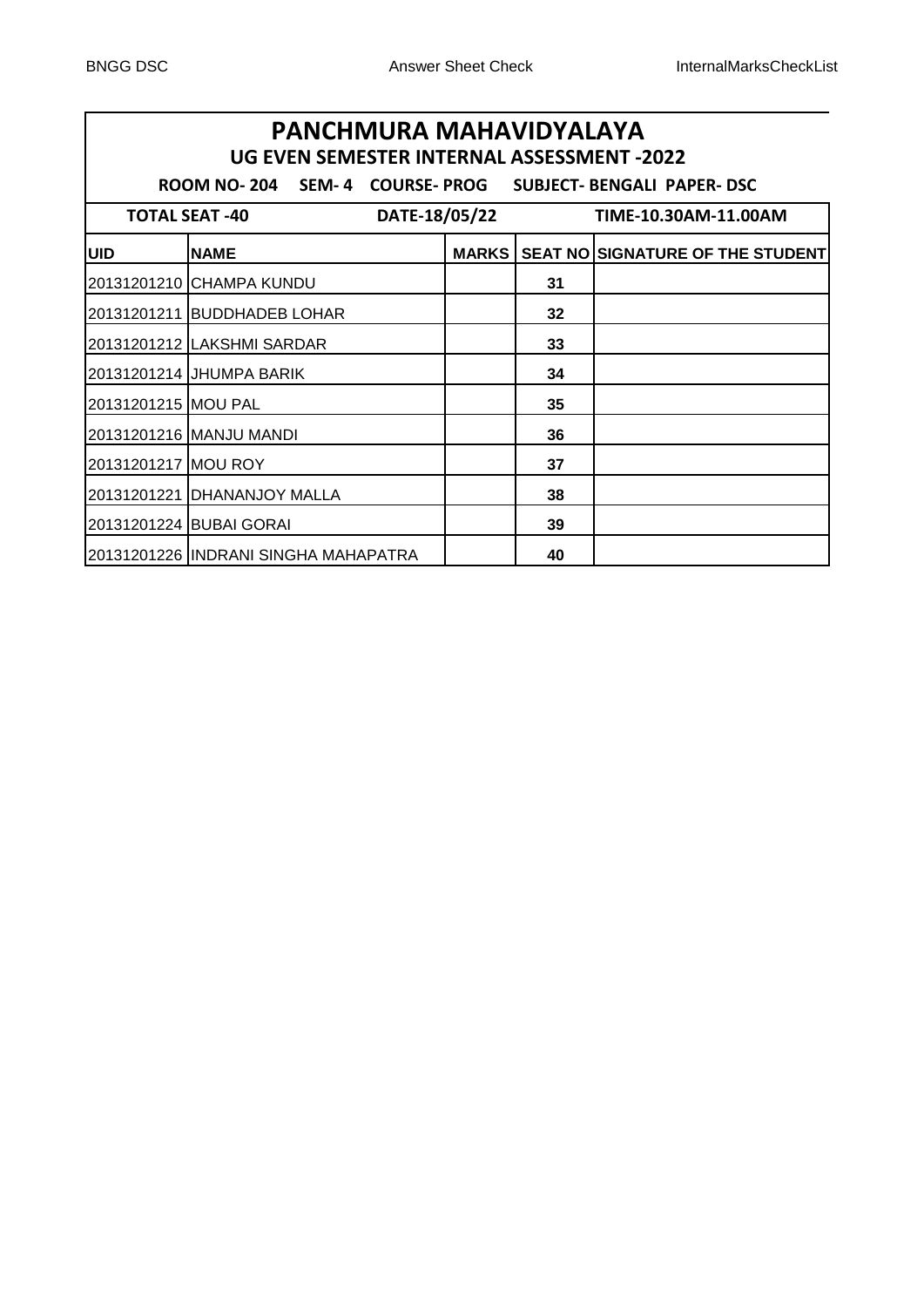# **UID NAME MARKS SEAT NO SIGNATURE OF THE STUDENT** DEBASHREE LOHAR **1** JHARNA ROY **2** MAHANTA MURMU **3** PALLABI KUNDU **4** MOUMITA NANDI **5** MITU GHOSH **6** KRISHNA MANDI **7** MAMPI DEY **8** BISWAJIT MAHANTA **9** JOYDEB GARAI **10** RAHALA HEMBRAM **11** PUJA CHAND **12** SANDIP DULEY **13** RUNA KOTAL **14** RENUKA SANNIGRAHI **15** PUJA DHAK **16** SAIKAT SAMANTA **17** PINKI DUTTA **18** RAHUL KOTAL **19** SANJOY GHOSH **20** RIJIA KHAN **21** PARBATI SARDAR **22** PRADIP MAJHI **23** RAHUL SEBAIT **24** SUJAN HALDAR **25** SUJOY MANDI **26** SUJIT MURMU **27** SURAJIT DEY **28** SHILPA MALLA **29** SUBHAJIT DEY **30 PANCHMURA MAHAVIDYALAYA UG EVEN SEMESTER INTERNAL ASSESSMENT -2022 ROOM NO- 205 SEM- 4 COURSE- PROG SUBJECT- BENGALI PAPER- DSC TOTAL SEAT -40 DATE-18/05/22 TIME-10.30AM-11.00AM**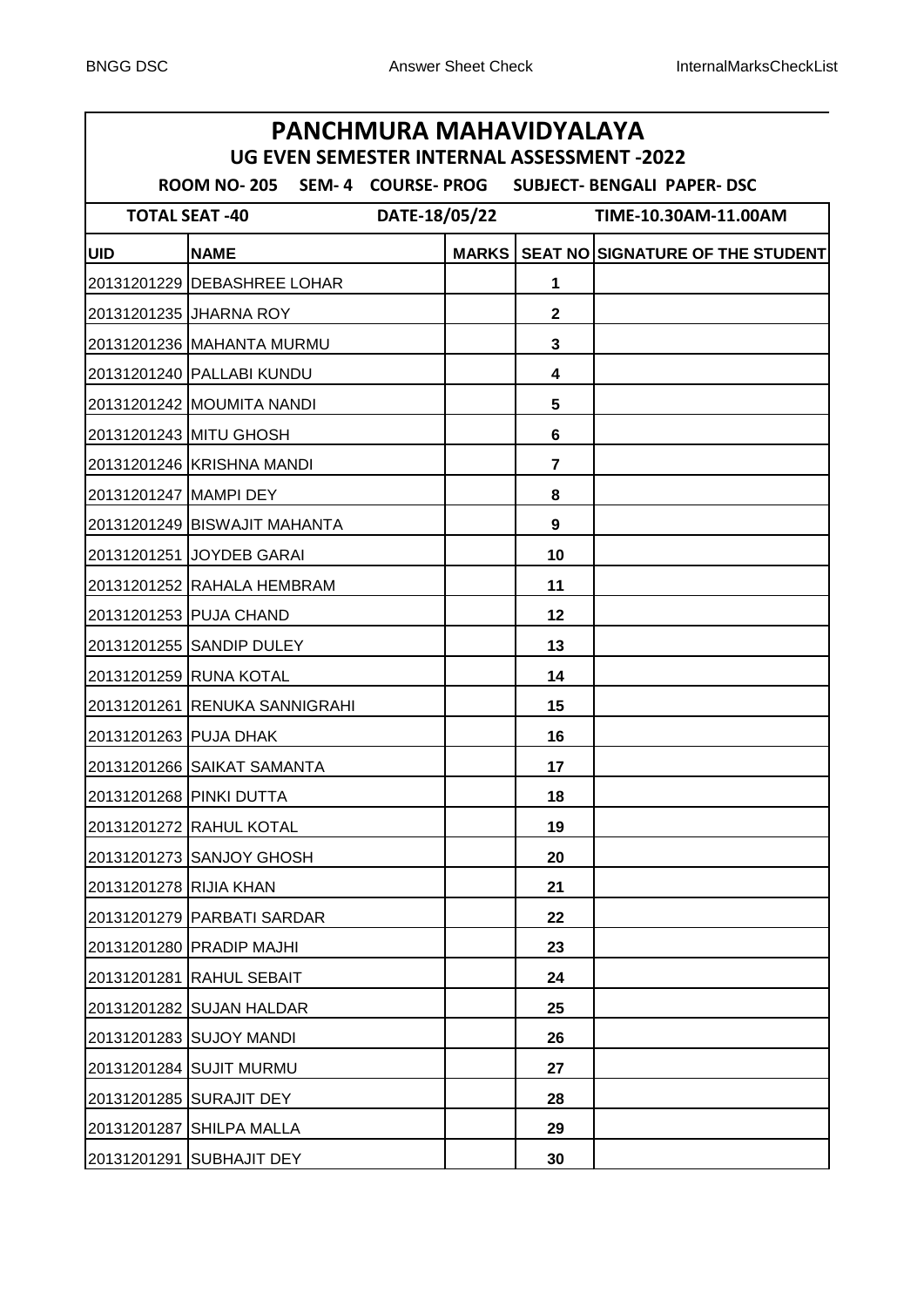| PANCHMURA MAHAVIDYALAYA<br>UG EVEN SEMESTER INTERNAL ASSESSMENT -2022 |                                                                         |               |              |                      |                                  |  |  |
|-----------------------------------------------------------------------|-------------------------------------------------------------------------|---------------|--------------|----------------------|----------------------------------|--|--|
|                                                                       | SEM-4 COURSE-PROG<br><b>ROOM NO- 205</b><br>SUBJECT- BENGALI PAPER- DSC |               |              |                      |                                  |  |  |
|                                                                       | <b>TOTAL SEAT -40</b>                                                   | DATE-18/05/22 |              | TIME-10.30AM-11.00AM |                                  |  |  |
| <b>UID</b>                                                            | <b>NAME</b>                                                             |               | <b>MARKS</b> |                      | SEAT NO SIGNATURE OF THE STUDENT |  |  |
|                                                                       | 20131201293 SUBRATA TUDU                                                |               |              | 31                   |                                  |  |  |
|                                                                       | 20131201294 SARBANI GHOSH                                               |               |              | 32                   |                                  |  |  |
|                                                                       | 20131201296 SONALI BARIK                                                |               |              | 33                   |                                  |  |  |
|                                                                       | 20131201299 SUDIP DULEY                                                 |               |              | 34                   |                                  |  |  |
|                                                                       | 20131201300 SHYAMAL MURMU                                               |               |              | 35                   |                                  |  |  |
|                                                                       | 20131201304 SHREYA PRAMANIK                                             |               |              | 36                   |                                  |  |  |
|                                                                       | 20131201305 SHRABANI PAL                                                |               |              | 37                   |                                  |  |  |
|                                                                       | 20131201307 SUMAN BAURI                                                 |               |              | 38                   |                                  |  |  |
|                                                                       | 20131201308 SHEFALI GARAI                                               |               |              | 39                   |                                  |  |  |
|                                                                       | 20131201311 SUBRATA DHAK                                                |               |              | 40                   |                                  |  |  |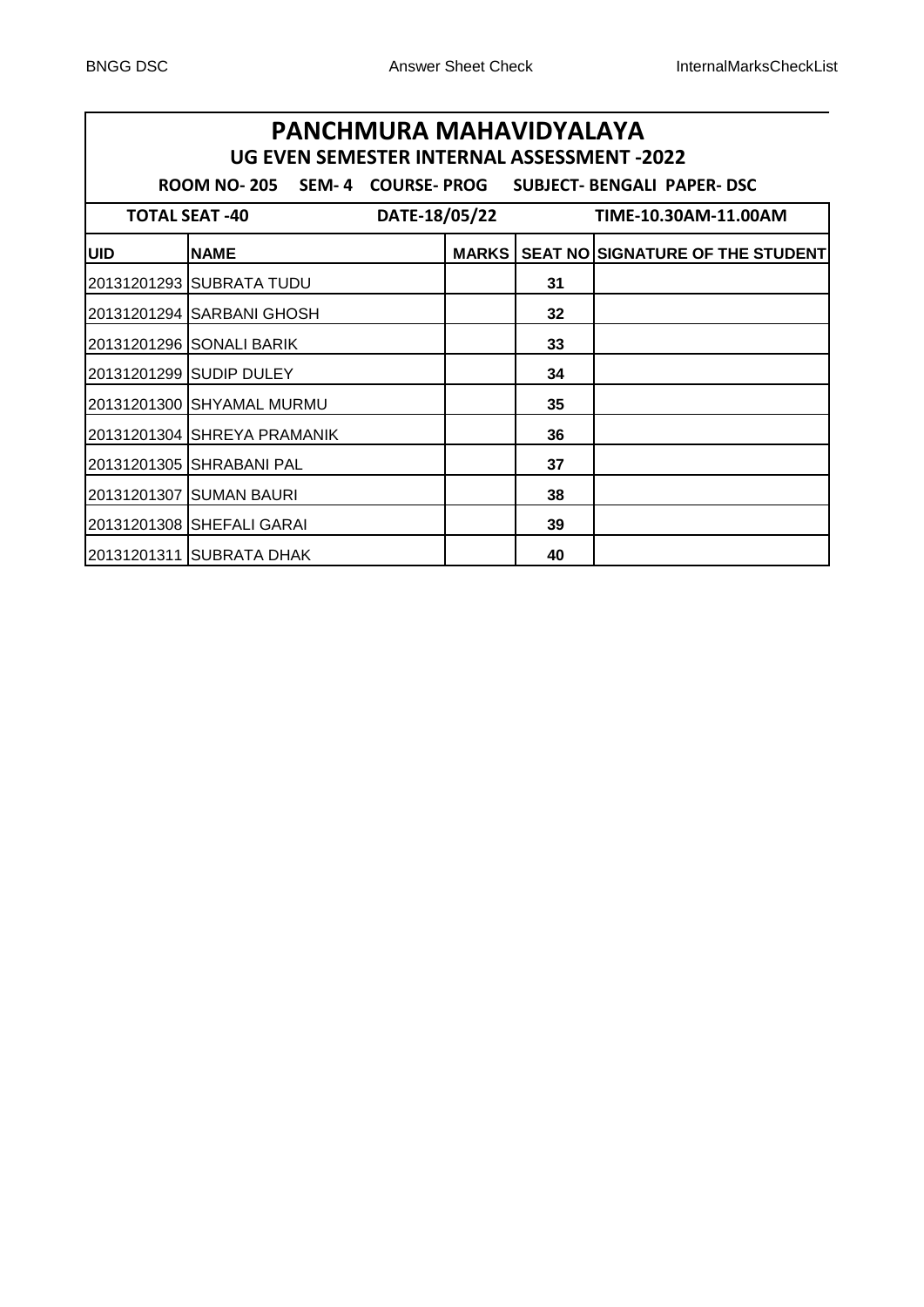# **UID NAME MARKS SEAT NO SIGNATURE OF THE STUDENT** SURAVITA KIRTANYA **1** SOURAV MASANTA **2** SOURAV MANDAL **3** SONALISA MALLA **4** SOUMEN DANA **5** SUKLA DANA **6** SRABONI MONDAL **7** SIULI PAL **8** SUPARNA GHOSH **9** SANJOY JUNGLI **10** TIYA RUIDAS **11** TANIMA MAHANTA **12** TUMPA DULEY **13** TAJMIR ALI KHAN **14** MAMONI DUTTA **15** RIYA GARAI **16** AKASH CHALAK **17** APARNA SAREN **18** SHAKUNTALA MANDI **19** NIVA PAL **20** KRISHNA MASANTA **21** NAMITA MURMU **22** MAYA RANI MANDI **23** MANASI GARAI **24** TIYA ROY **25** PAMPA GHOSH **26** JANANI SAREN **27** SHUVENDU GHOSH **28** PIYALI PATRA **29** ISHIKA DEY **30 PANCHMURA MAHAVIDYALAYA UG EVEN SEMESTER INTERNAL ASSESSMENT -2022 ROOM NO- 304 SEM- 4 COURSE- PROG SUBJECT- BENGALI PAPER- DSC TOTAL SEAT -40 DATE-18/05/22 TIME-10.30AM-11.00AM**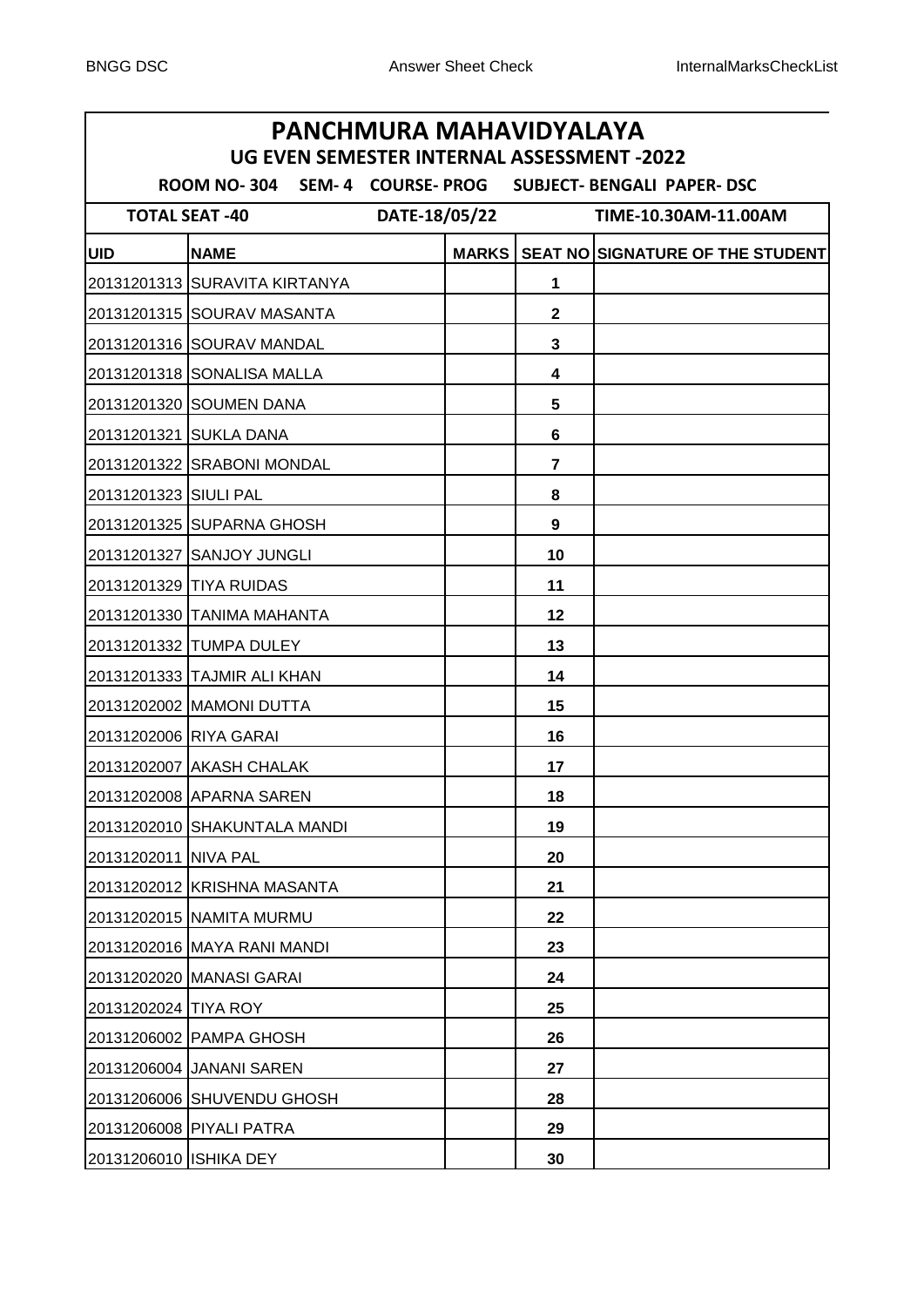| PANCHMURA MAHAVIDYALAYA<br>UG EVEN SEMESTER INTERNAL ASSESSMENT -2022 |                                                                     |              |    |                                  |  |  |  |
|-----------------------------------------------------------------------|---------------------------------------------------------------------|--------------|----|----------------------------------|--|--|--|
|                                                                       | ROOM NO-304 SEM-4 COURSE-PROG<br><b>SUBJECT- BENGALI PAPER- DSC</b> |              |    |                                  |  |  |  |
|                                                                       | DATE-18/05/22<br><b>TOTAL SEAT -40</b>                              |              |    | TIME-10.30AM-11.00AM             |  |  |  |
| <b>UID</b>                                                            | <b>NAME</b>                                                         | <b>MARKS</b> |    | SEAT NO SIGNATURE OF THE STUDENT |  |  |  |
|                                                                       | 20131206014 SUKDEV MANDI                                            |              | 31 |                                  |  |  |  |
|                                                                       | 20131206017 PRATIMA MAJI                                            |              | 32 |                                  |  |  |  |
| 20131206018 LINA PAL                                                  |                                                                     |              | 33 |                                  |  |  |  |
|                                                                       | 20131206019 SHREYA PARAMANIK                                        |              | 34 |                                  |  |  |  |
|                                                                       | 20131206021 BISWARUP PAN                                            |              | 35 |                                  |  |  |  |
|                                                                       | 20131206025 LAXMIKANTA SAREN                                        |              | 36 |                                  |  |  |  |
| 20131206027 RUPALI DEY                                                |                                                                     |              | 37 |                                  |  |  |  |
|                                                                       |                                                                     |              | 38 |                                  |  |  |  |
|                                                                       | 20131206030 ISAMPA SAMUI                                            |              | 39 |                                  |  |  |  |
| 20131206033 KAKALI MAJI                                               |                                                                     |              | 40 |                                  |  |  |  |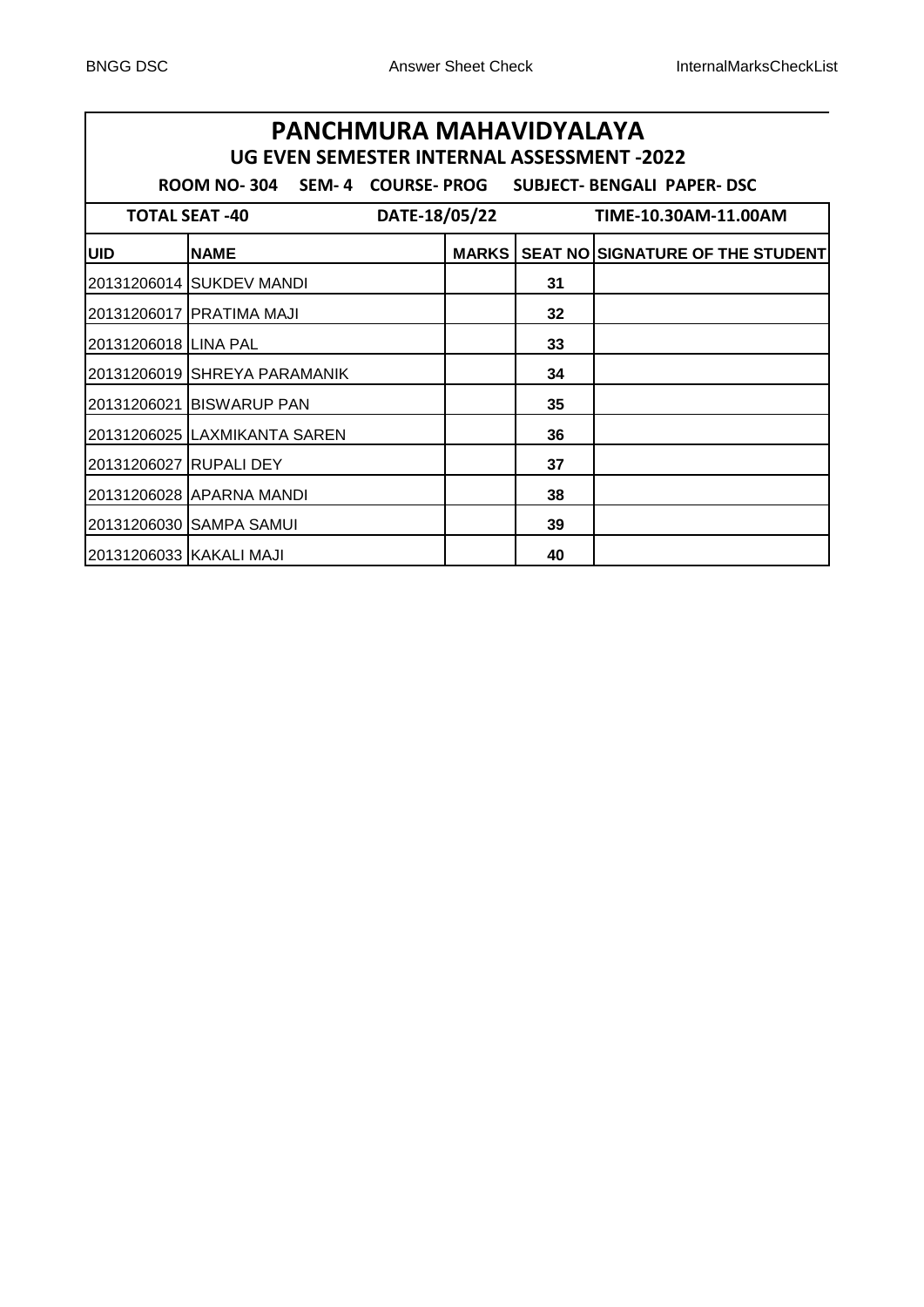# **UID NAME MARKS SEAT NO SIGNATURE OF THE STUDENT** JOY MAJHI **1** GOURAV KALINDI **2** KEYA BETAL **3** APURBA MURMU **4** SOUMEN MANDAL **5** MAHADEV KAITY **6** ANJIT MURMU **7** ATUL PRASAD HANSDA **8** LAKSHMIKANTA MURMU **9** RAJU BETAL **10** 20131207023 RAHUL MALLICK **11** 11 KHOKAN KHAN **12** JASIMUDDIN SEKH **13** BIJAN SARDAR **14** MOUMITA HEMBRAM **15** DEBJIT KUMBHAKAR **16** ACHINTYA DULEY **17** RAKESH DEY **18** PRADIP PAL **19** MILAN MAJI **20** HARIPADA LOHAR **21** MOUVIK DE **22** KRISHANU KUNDU **23** RADHIKA TUDU **24** BISHNUPRIYA MURMU **25** KRISHNA PRASAD DEY **26** LILA MANDI **27** RAJDEEP DUTTA **28** SUBRATA SAREN **29** SOUMEN PATRA **30 PANCHMURA MAHAVIDYALAYA UG EVEN SEMESTER INTERNAL ASSESSMENT -2022 ROOM NO- 305 SEM- 4 COURSE- PROG SUBJECT- BENGALI PAPER- DSC TOTAL SEAT -40 DATE-18/05/22 TIME-10.30AM-11.00AM**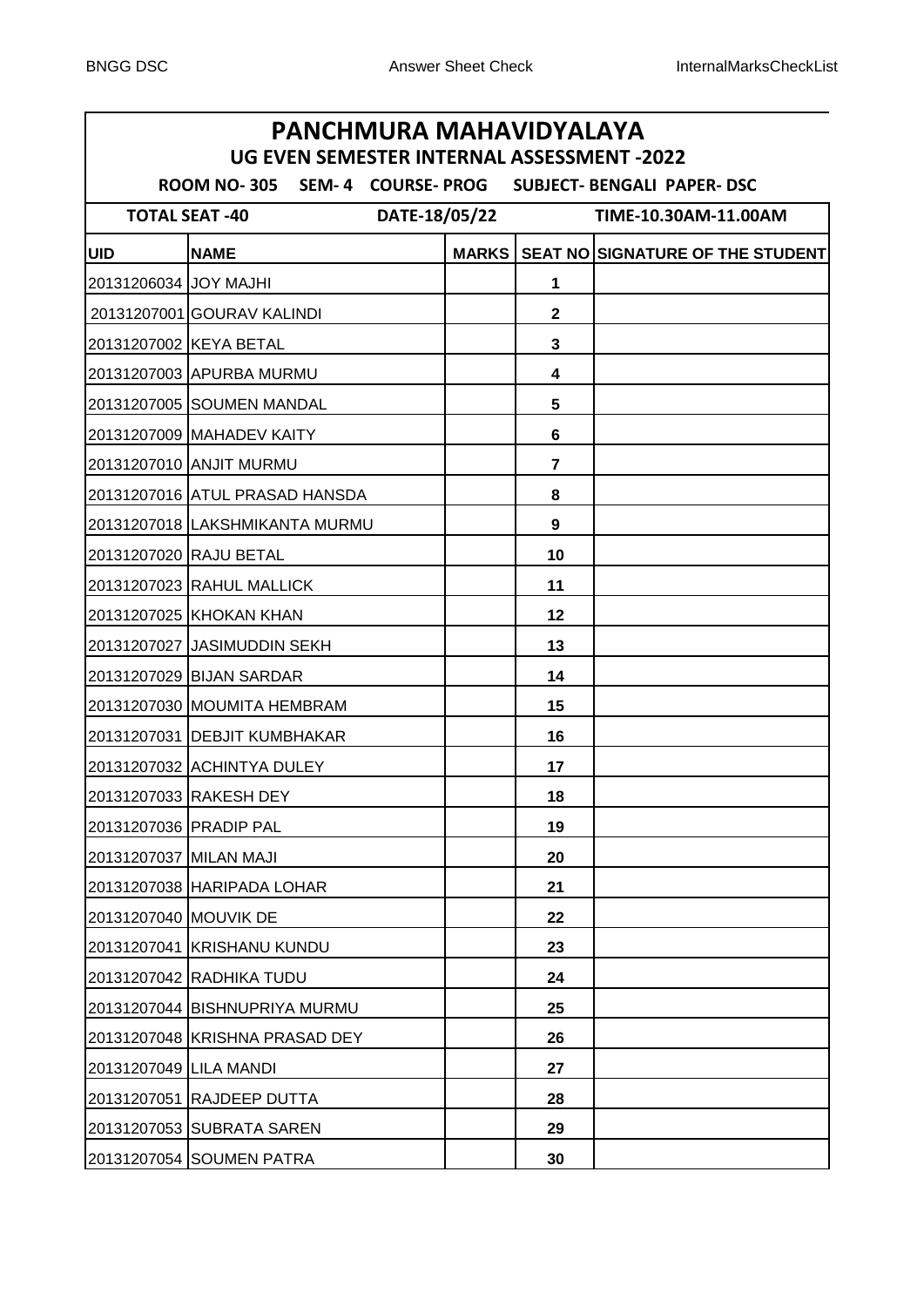| PANCHMURA MAHAVIDYALAYA<br>UG EVEN SEMESTER INTERNAL ASSESSMENT -2022 |                                                                     |               |              |                      |                                         |  |
|-----------------------------------------------------------------------|---------------------------------------------------------------------|---------------|--------------|----------------------|-----------------------------------------|--|
|                                                                       | SEM- 4 COURSE-PROG SUBJECT- BENGALI PAPER-DSC<br><b>ROOM NO-305</b> |               |              |                      |                                         |  |
|                                                                       | <b>TOTAL SEAT -40</b>                                               | DATE-18/05/22 |              | TIME-10.30AM-11.00AM |                                         |  |
| <b>UID</b>                                                            | <b>NAME</b>                                                         |               | <b>MARKS</b> |                      | <b>SEAT NO SIGNATURE OF THE STUDENT</b> |  |
|                                                                       | 20131207055 TUSHAR DHALLA                                           |               |              | 31                   |                                         |  |
|                                                                       | 20131207068 SUMANTA HANSDA                                          |               |              | 32                   |                                         |  |
|                                                                       | 20131207069 SIDDHARTHA DEY                                          |               |              | 33                   |                                         |  |
|                                                                       | 20131207070 SANAJIT HEMBRAM                                         |               |              | 34                   |                                         |  |
|                                                                       | 20131207071 SANU LOHAR                                              |               |              | 35                   |                                         |  |
|                                                                       | 20131207076 SUBHADEEP SAHA                                          |               |              | 36                   |                                         |  |
|                                                                       | 20131207077 SWAPAN MANDI                                            |               |              | 37                   |                                         |  |
|                                                                       | 20131208006 SUMIT SATPATI                                           |               |              | 38                   |                                         |  |
|                                                                       | 20131208009 SABUJ DANGAR                                            |               |              | 39                   |                                         |  |
|                                                                       | 20131208013 BABINA DULEY                                            |               |              | 40                   |                                         |  |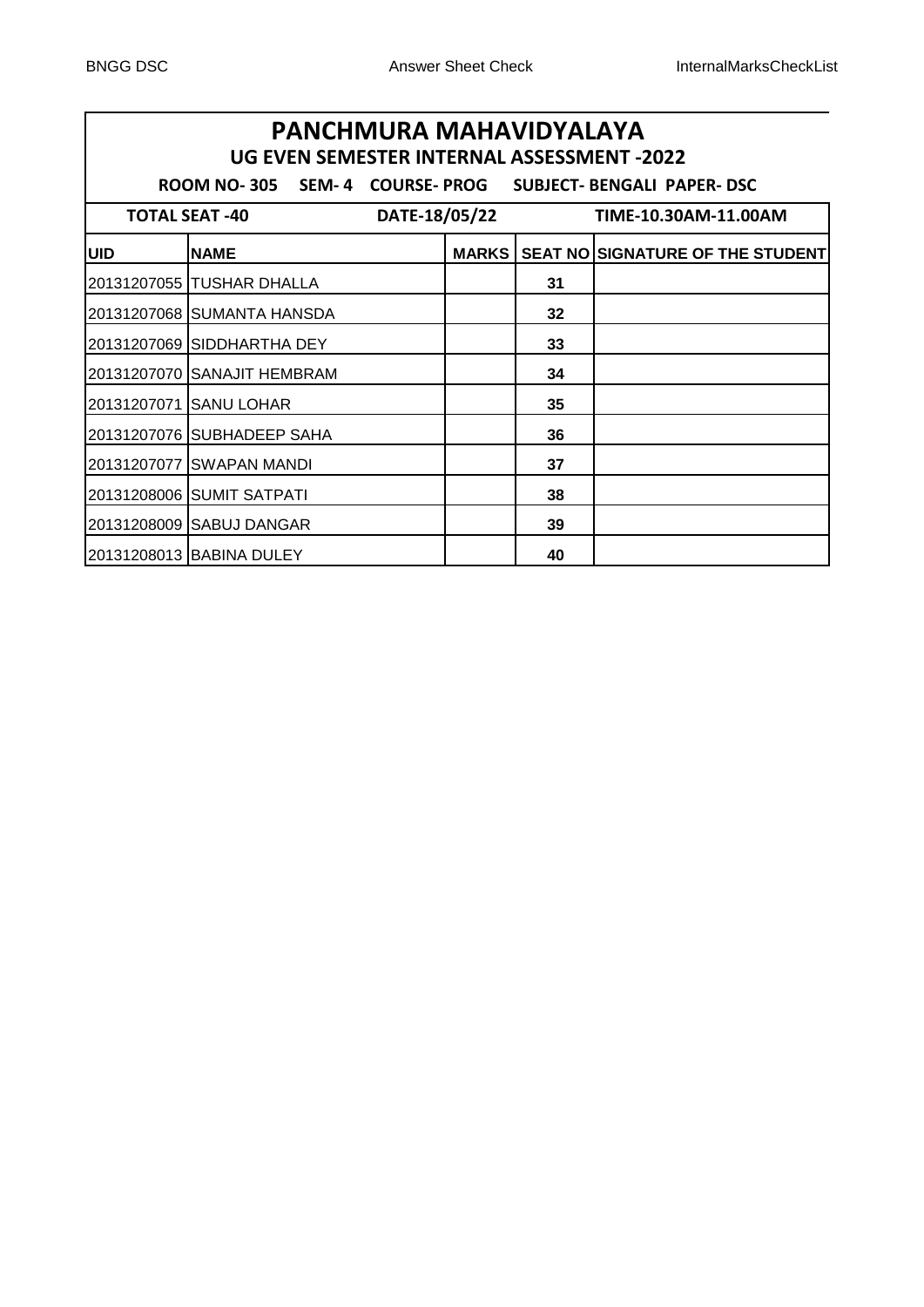# **UID NAME MARKS SEAT NO SIGNATURE OF THE STUDENT** 20131202003 RENUKA KHATUN | 11 20131202023 PRIYA CHAI 1 12 20131206012 DIPIKA PATRA | 13 20131207019 MALATI GULI | 14 20131207039 BAKUL MAJI | 15 20131207074 SHYAMALI MURMU | 16 20131209004 BIDYUT MURMU | 17 20131209006 SUNITA GARAI | 18 20131209010 SUBHA PAL 19 20131209012 KANCHAN PAL | 20 **PANCHMURA MAHAVIDYALAYA UG EVEN SEMESTER INTERNAL ASSESSMENT -2022 ROOM NO- 103 SEM- 4 COURSE- PROG SUBJECT- SANSKRIT PAPER- DSC TOTAL SEAT -41 DATE-18/05/22 TIME-10.30AM-11.00AM**